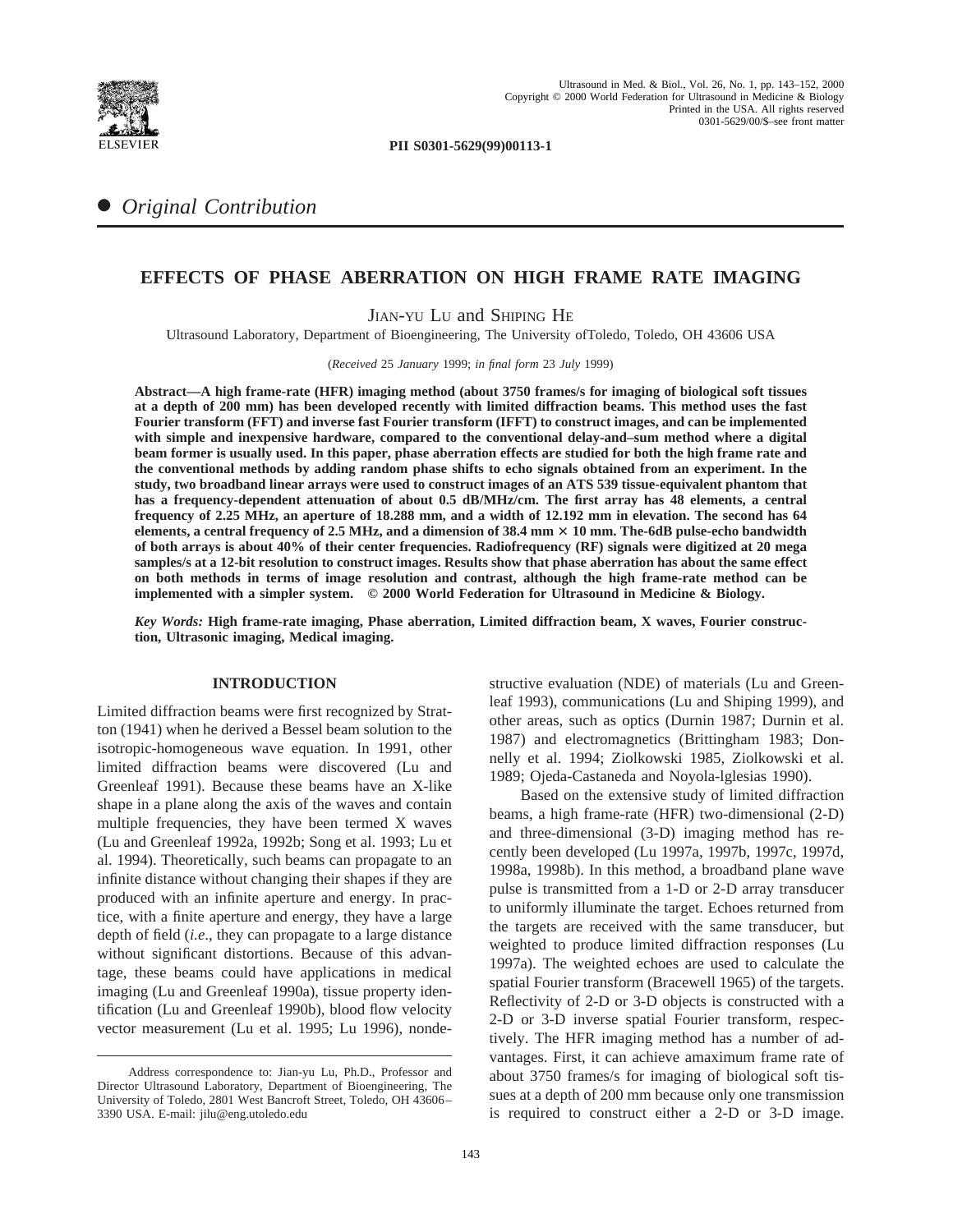Second, imaging systems based on this method will be greatly simplified because fast Fourier transform (FFT) and inverse fast Fourier transform (IFFT) can be used. For example, the number of computations for conventional systems that are based on the delay-and–sum (dynamic focusing) algorithm (Shen et al. 1995; Wells 1977) and a digital beam former is proportional to  $N^5$  for 3-D imaging in addition to the delay and interpolation operations, where *N* is roughly the number of points in one dimension of a constructed radiofrequency (RF) image and can be a few thousands in some dimension. In contrast, the number of computations required for the high frame-rate method is proportional to  $N^3$  log<sub>2</sub> *N*, which is similar to the MRI imaging (Bailes and Bryant 1984; Bronskill and Sprawls 1993). In typical medical applications, the ratio between  $N^5$  and  $N^3 \log_2 N$  is a few thousands. Third, because the entire aperture of an array is used in transmission and the transmit plane wave does not diverge within the depth of interest for most medical transducers, the signal-to–noise ratio (SNR) is high (Lu 1998b) as compared to other 3-D high frame-rate methods (Shattuck et al. 1984). Fourth, the method can easily be extended to achieve both transmit and receive dynamic focusing without montage and to construct images in a large field of view at a high resolution and contrast (Lu 1997b). Fifth, because of the potentially high frame rate, RF echo signals can be used to construct 2-D or 3-D flow vector images with speckle tracking without decorrelation (Trahey et al. 1988a; Bohs and Trahey 1991; Ramamurthy and Trahey 1991; Bohs et al. 1993, 1995). Last, the potentially high frame rate can be used to perform spatial and frequency compounding (nonlinear or incoherent processing) to smooth speckle and enhance image contrast (Trahey et al. 1986; Silverstein and O'Donnell 1987). Electronic noise can be reduced by averaging multiple volumes of images coherently.

Although the HFR imaging method has many advantages, like the conventional imaging systems, it is affected by the phase aberration of biological soft tissues. Phase aberration is caused by sound speed variations in inhomogeneous media such as biological soft tissues, causing errors in calculating propagation delay, phase, amplitude, and waveform, across the surface of the transducer array (Foster and Hunt 1979; Flax and O'Donnell 1988; O'Donnell and Flax 1988; Trahey et al. 1991; Zhao and Trahey 1991; Zhao et al. 1992; Nock and Trahey 1992; Trahey and Nock 1992; Krishnan et al. 1995,1996; Li and O'Donnell 1995). Because all beam formers are designed by assuming a constant speed of sound, phase aberration may degrade image quality (Foster et al. 1989). The phase aberration is more serious when a larger array or a higher operating frequency is employed to increase resolution. In this paper, effects of phase aberration on the HFR imaging method are studied

experimentally and are compared to those of the delayand–sum method. In the experiment, two broadband linear arrays were used to obtain images of an ATS 539 tissue-equivalent phantom with a frequency-dependent attenuation of 0.5dB/MHz/cm. The first array had 48 elements, a 2.25-MHz center frequency, and was 18.288  $mm \times 12.192$  mm in dimension, with an element spacing (distance between the centers of two adjacent elements) of about 0.381mm. The second array had 64 elements, a larger aperture (38.4 mm  $\times$  10 mm), a higher center frequency (2.5 MHz), and also a larger element spacing (0.6 mm). To study the phase aberration effects, random time (phase) shifts were applied to echo signals received by the array elements (notice that the phase aberration on transmit beam is ignored here). Results show that the quality of constructed images is degraded as the magnitude of the random phase shift increases. However, the effects of phase aberration are about the same on both the HFR and the delay-and–sum methods in terms of resolution, side lobes, and image contrast, although imaging systems based on the HFR method can be greatly simplified.

## **THEORY OF 2-D AND 3-D HFR IMAGING**

Here, the theory of HFR imaging is briefly reviewed. Details can be found in Lu (1997a, 1997b, 1997c, 1997d, 1998a).

Let us assume that a 3-D object, with  $f(\vec{r})$  (reflection coefficient), is composed of randomly positioned point scatterers embedded in a uniform background supporting a constant speed of sound. The received signal from the entire object,  $f(\vec{r})$ , is given by the following convolution (Lu 1997a):

$$
R_{k_{x},k_{y},k_{z}'}(t) = \int_{V} f(\vec{r}) [P(z-ct) * \Phi_{\text{Array}}(\vec{r}, t)] d\vec{r}
$$
  

$$
= \frac{1}{2\pi} \int_{-\infty}^{\infty} \frac{A(k)T(k)H(k)}{c}
$$
  

$$
\times F(k_{x}, k_{y}, k_{z}') e^{-i\omega t} dk, (1)
$$

where  $*$  represents the convolution with respect to time,

$$
P(z - ct) = \frac{1}{2\pi} \int_{-\infty}^{\infty} \frac{A(k)e^{ikz}}{c} e^{-i\omega t} d\omega \qquad (2)
$$

is a broadband plane wave with its transmit transfer function of  $A(k)$ , (see eqn. (4) of Lu and Greenleaf 1992a), *c* is the speed of sound, *z* is the distance to transducer surface,  $k = \omega/c$  is the wave number,  $\omega$  is the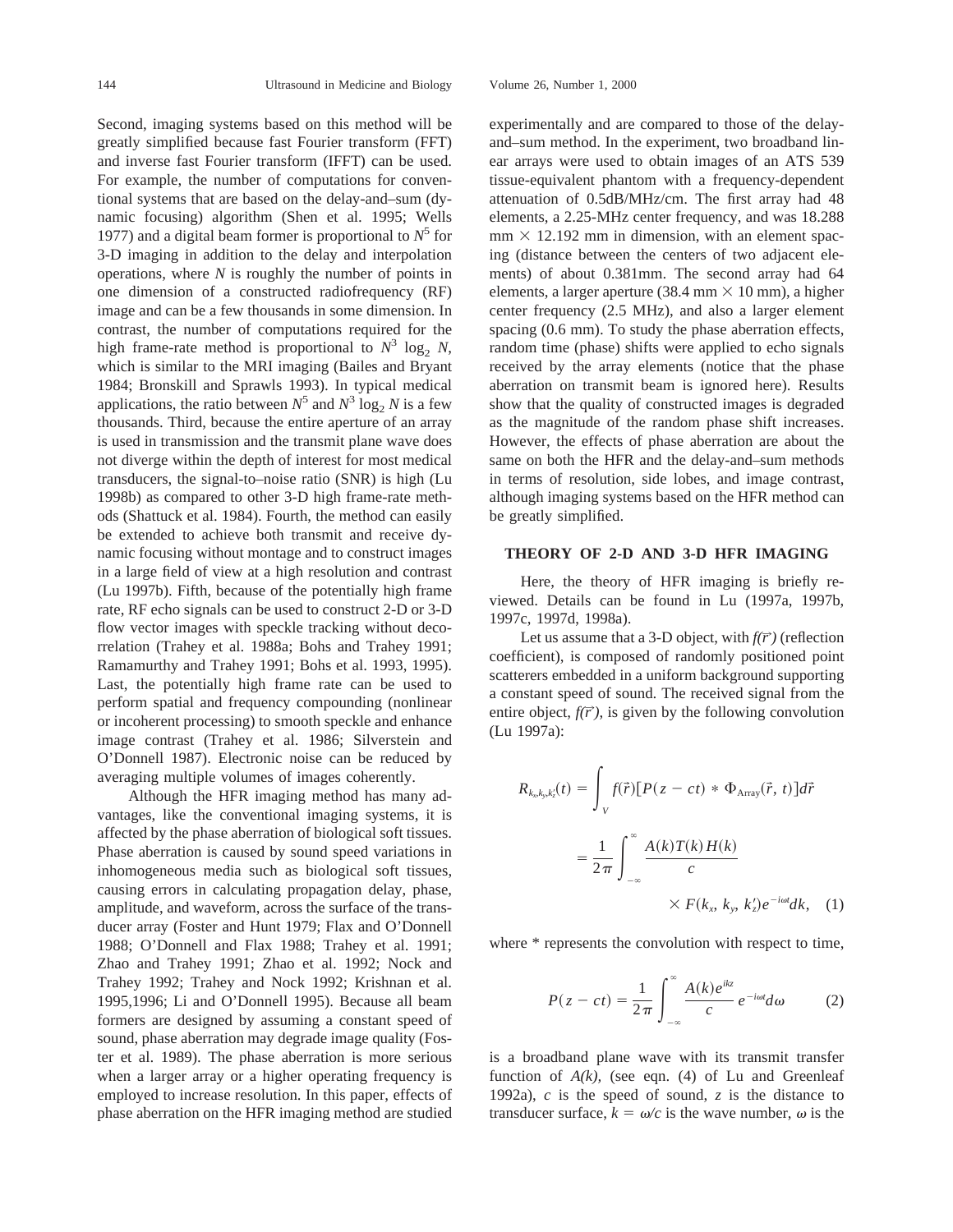angular frequency, *t* is the time, *V* is the volume of scatterers illuminated with the plane wave,

$$
\Phi_{\text{Array}}(\vec{r},\ t) = \frac{1}{2\pi} \int_{-\infty}^{\infty} T(k) H(k) e^{ik_x x + ik_y y + ik_z z} e^{-i\omega t} dk \quad (3)
$$

is a limited diffraction array beam with a transfer function of *T(k)* (Lu 1997c, 1997d),

$$
H\left(\frac{\omega}{c}\right) = \begin{cases} 1 & , \quad \omega \ge 0 \\ 0 & , \quad \omega < 0 \end{cases}
$$
 (4)

is the Heaviside step function (Bracewell, 1965a),  $k_x$  and  $k<sub>y</sub>$  are weighting parameters of the array beam,

$$
k_z = \sqrt{k^2 - k_x^2 - k_y^2}, \, k_z' = k + k_z, \tag{5}
$$

and  $F(k_x, k_y, k'_z)$  is the Fourier transform of the object function. Here, we assume that the imaging system is linear (approximately true in medical ultrasonic imaging). The limited diffraction array beam in eqn (3) represents the received time signal from a point source located at  $\vec{r} = (x, y, z)$ . Notice that  $k_x$  and  $k_y$  in eqn (3) can be chosen to obtain different receive signals so that the Fourier transform of the object function,  $F(k_x, k_y, k_z)$ , is known on rectangular grids of the spatial Fourier domain. Such choice of the parameters will allow subsequent FFT and IFFT algorithms to be applied directly.

From eqn (1), one obtains a band-limited version of the spatial Fourier transform of the object function,

$$
F_{BL}(k_x, k_y, k_z') = c^2 H(k) \tilde{R}_{k_x, k_y, k_z'}(\omega), \tag{6}
$$

where

$$
\tilde{R}_{k_{x},k_{y},k'_{z}}(\omega) \tag{7}
$$

is the temporal Fourier transform of

$$
R_{k_x,k_y,k_z'}(t). \tag{8}
$$

*H(k)* indicates that only positive values of *k* are used and, thus, it can be applied to either side of the equation (for the convenience of presentation, it is used with

$$
\tilde{R}_{k_x,k_y,k_z'}(\omega),\tag{9}
$$

and

$$
F_{BL}(k_x, k_y, k_z') = A(k)T(k) F(k_x, k_y, k_z'), \quad (10)
$$

where the subscript *BL* means "band-limited." In practical systems,  $A(k)T(k)$  is always band-limited and, thus, it can be assumed, for example, to be proportional to the Blackman window function (Oppenheim 1975):

$$
W(k) =
$$
\n
$$
\begin{cases}\n0.42 - 0.5 \cos \frac{\pi k}{k_0} + 0.08 \cos \frac{2\pi k}{k_0}, & 0 \le k \le 2k_0 \\
0, & \text{otherwise}\n\end{cases}
$$
\n(11)

where  $k_0 = 2\pi f_0/c$  and  $f_0$  is the center frequency. The  $-6$ -dB bandwidth of *W(k)* is about 81% of its center frequency, which is typical for modern medical US transducers. If the object function,  $f(\vec{r})$ , is real, which is the case in most applications, we have

$$
F(-k_x, -k_y, -k_z') = F^*(k_x, k_y, k_z'), \qquad (12)
$$

where the superscript  $*$  means complex conjugation. In this case, the spatial Fourier transform of the object function in the lower Fourier space  $(k' < 0)$  is also known. Taking an inverse spatial Fourier transform of eqn (6), one can approximately construct 3-D images (Lu 1997a, 1998a). A close-form formula (Lu 1997a, 1998a) can also be used to construct images

$$
f(\vec{r}) \approx \frac{c^2}{(2\pi)^3} \int_0^\infty k^2 dk \int_{-\pi}^{\pi} d\theta \int_0^{\pi/2} \sin \zeta (1 + \cos \zeta)
$$

$$
\cdot d\zeta \tilde{R}_{k,\zeta,\theta}(\omega) e^{-ikr \sin \zeta \cos (\phi - \theta) - ik(1 + \cos \zeta) z}, \quad (13)
$$

where *r* is radial distance,  $\zeta$  ( $0 \le \zeta \le \pi/2$ ) is the Axicon angle of X waves (Burckhardt1973a, 1973b; Lu and Greenleaf 1992a, 1992b),  $\theta$  ( $-\pi \le \theta < \pi$ ) is an initial angle of X waves around the wave axis (Lu 1997a),

$$
\tilde{R}_{k,\zeta,\theta}^{\prime}(\omega) = \tilde{R}_{k_{x},k_{y},k_{z}^{\prime}}(\omega), \qquad (14)
$$

and the approximation in eqn (13) is due to the fact that any physical system is band-limited and only part of the Fourier space is known from backscattered data because the aperture of a transducer is finite.

Similarly, if the object function is 2-D (*i.e.*,  $f(\vec{r})$ ) =  $f^{(2)}(x,z)$ , where the superscript (2) means 2-D B-mode, one obtains the relationship between the received signals and the Fourier transform of the object function

$$
R_{k_x,k_z'}^{(2)}(t) = \frac{1}{2\pi} \int_{-\infty}^{\infty} \frac{A(k)T(k)H(k)}{c} F^{(2)}(k_x, k_z') e^{-i\omega t} dk,
$$
\n(15)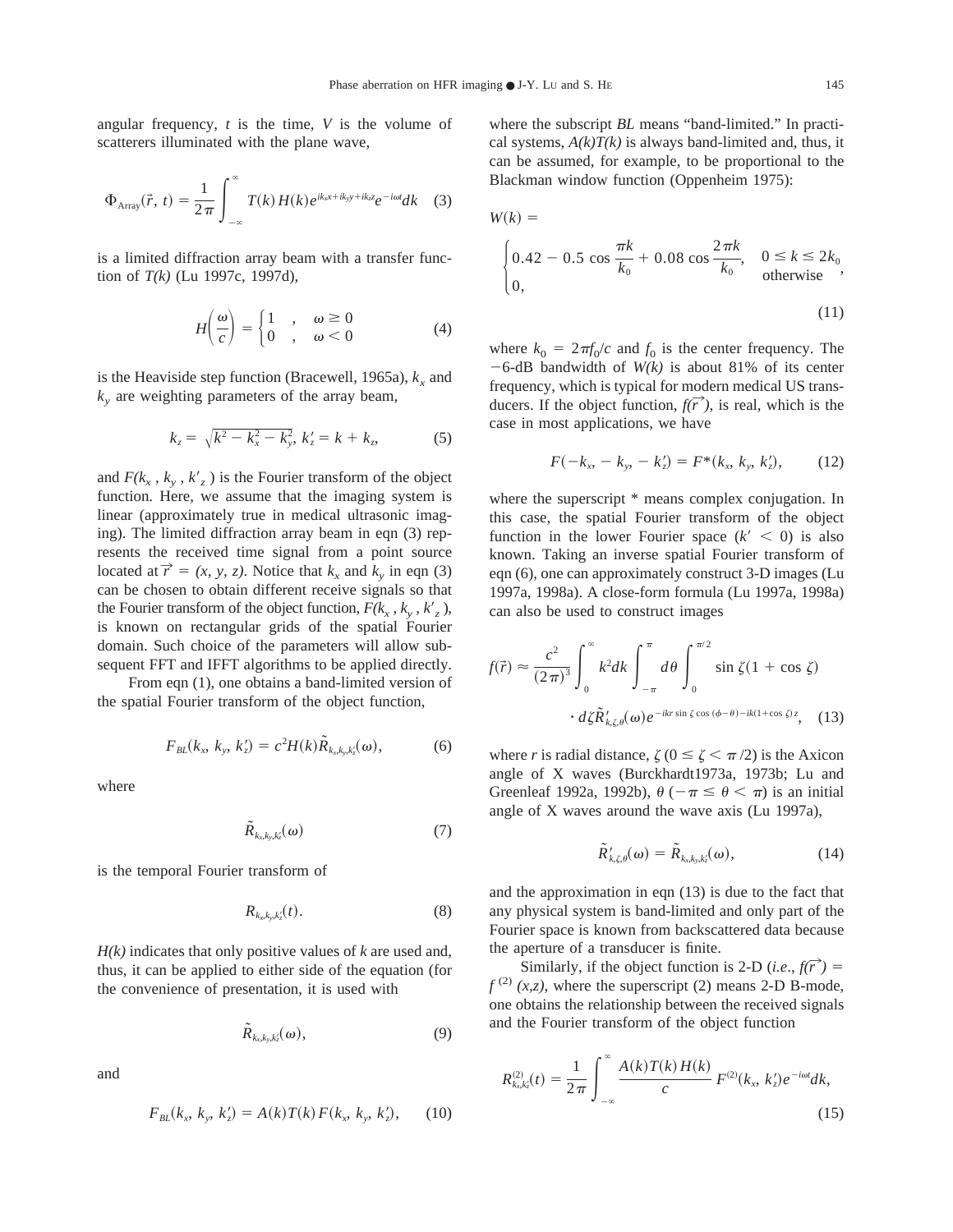

Fig. 1. A cross-section of an ATS539 multipurpose rubber-based tissue-equivalent phantom for 2-D B-mode imaging. It is composed of line scatterers, grey-scale cylindrical objects, and anechoic cylindrical objects. All the objects are embedded in a background of random scatterers. The contrasts of the grey-scale objects are ranged from  $-15$  dB to  $+15$ dB relative to the background. Dashed rectangular boxes are areas where 2-D B-mode images are to be constructed (reproduced from Fig. 2 of Lu 1998a, with permission).

where  $F^{(2)}(k_r, k'_r)$  is a spatial Fourier transform of  $f^{(2)}$ *(x,z)*.

From eqn (15), one obtains, similar to eqns (6) and (10):

$$
F_{BL}^{(2)}(k_x, k_z') = A(k)T(k) F^{(2)}(k_x, k_z') = c^2 H(k) \tilde{R}_{k_x k_z'}^{(2)}(\omega),
$$
\n(16)

where

$$
\tilde{R}_{k_n,k'_2}^{(2)}(\omega) \tag{17}
$$

is the temporal Fourier transform of

$$
R^{(2)}_{k_x,k'_z}(t). \t\t(18)
$$

2-D B-mode images can be constructed approximately with an inverse 2-D spatial Fourier transform of eqn (16) or with the close-form formula (Lu 1997a)

$$
f^{(2)}(x, z) \approx \frac{c^2}{(2\pi)^2} \int_0^\infty k dk \int_0^{\pi/2} (1 + \cos \zeta)
$$

$$
\cdot d\zeta \tilde{R}_{k,\zeta}^{(2)'}(\omega) e^{-ikx \sin \zeta - ik(1 + \cos \zeta)z} \quad (19)
$$

where

$$
\tilde{R}_{k,\zeta}^{(2)\prime}(\omega) = \tilde{R}_{k_{x},k_{z}}^{(2)}(\omega) \tag{20}
$$

and the approximation  $\approx$  is due to the finite bandwidth and finite aperture size of the transducer.

From the theoretical analysis, image constructions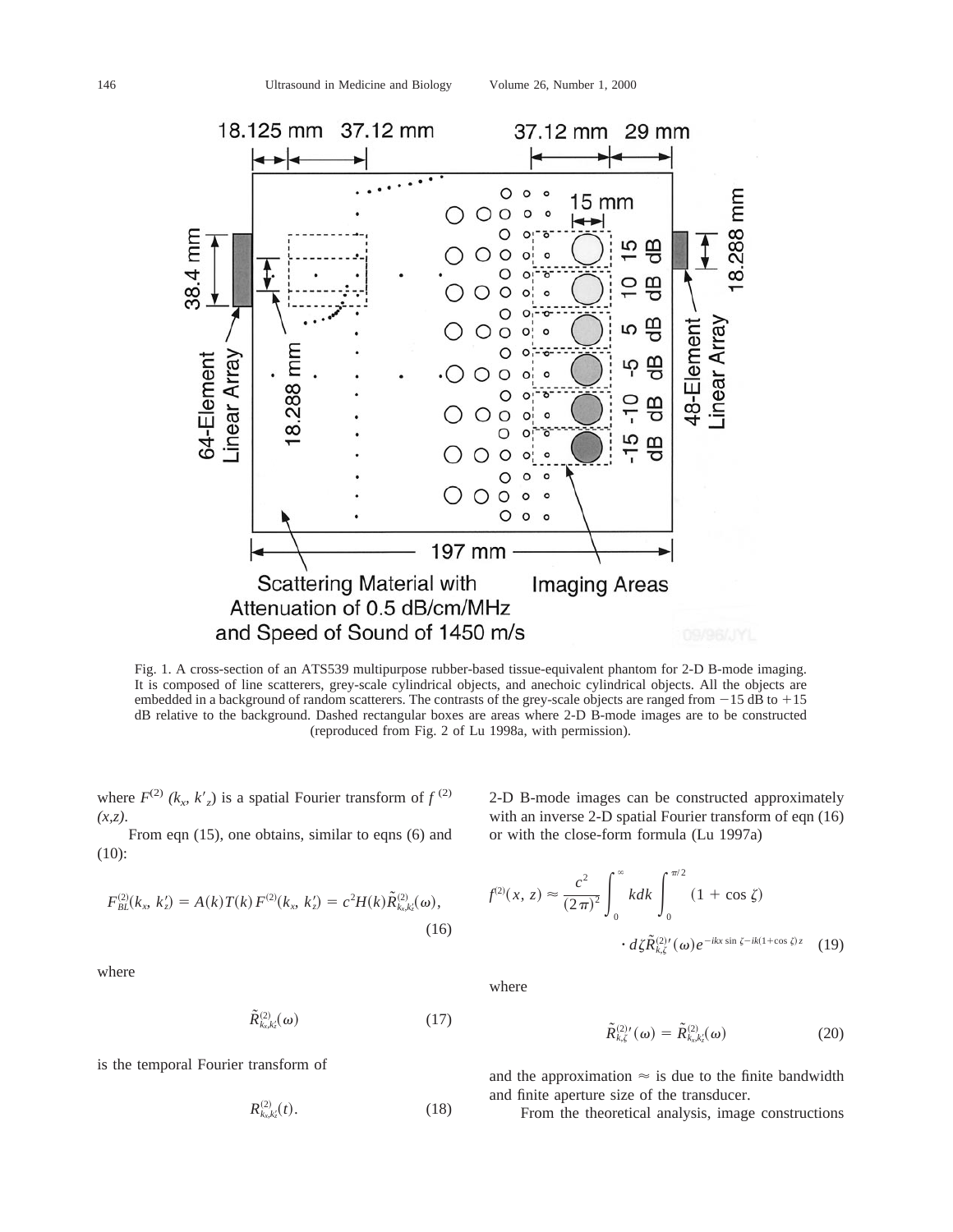with the HFR method can be summarized in the following steps:

- 1. Transmit a broadband pulse plane wave (eqn (2)) to illuminate scatterers in a region of interest (the illumination is collimated and is similar to the beam of a flashlight);
- 2. Echoes from the scatterers are received with the same array transducer that is used in transmit;
- 3. Multiple weighting functions are applied simultaneously with different weighting parameters  $(k<sub>x</sub>$  and  $k<sub>v</sub>$ ) to form limited diffraction array beam responses given by eqn (3);
- 4. Received signals after the weightings (eqn (1)) are Fourier transformed with FFT in terms of time and then interpolated to get spatial Fourier transform on rectangular grids along the  $k'$ , dimension. 2-D and 3-D images are constructed with spatial IFFT transformations of eqns (6) and (16), respectively.

In these steps, the complicated conventional digital beamforming is not needed for the HFR method because electronic delays of received signals are not necessary.

### **EXPERIMENT AND RESULTS**

To study the effects of phase aberration on the HFR imaging method developed in the last section, an experiment was carried out. In the experiment, a commercial tissue-equivalent phantom (ATS 539, ATS Laboratories, Inc., Bridgeport, CT) was used (Fig. 1). This phantom consists of cylindrical objects of different scattering coefficients relative to the background. The contrasts of these objects are  $-15$  dB,  $-10$  dB,  $-5$  dB, 5 dB, 10 dB and 15 dB, respectively. In addition to the cylindrical objects, there are line objects in the phantom for testing the resolution of imaging systems. The boxes by dashed lines around the cylindrical objects and some of the line objects in Fig. 1 are the areas where the images are to be constructed. The phantom has a frequency-dependent attenuation of about 0.5 dB/MHz/cm.

Two array transducers are used in the experiment (Lu 1998a). One has an aperture of 18.288 mm, 2.25- MHz center frequency, 12.192 mm elevation dimension, element spacing of 0.381 mm and 48 elements. The other has a dimension of 38.4 mm  $\times$  10 mm, 2.5-MHz center frequency, 0.6-mm element spacing and 64 elements. Both arrays have no focusing in the elevation direction. For simplicity, no matching circuits were used and, thus, the  $-6$ -dB pulse-echo bandwidths of the transducers are smaller than 40% of their center frequencies.

2-D images (cross-sections of the objects in the ATS phantom) were constructed by transmitting a plane wave, eqn (2), with the transducers. Echoes received at the elements were weighted with the limited diffraction array beams [eqn (3), where, for a 1-D array, the spatial



Fig. 2. Random phase shifts of echo signals of linear arrays of (a) 18.288-mm and (b) 38.4-mm apertures.

frequency,  $k_{y}$ , is zero]. The weighted signals were digitized at 20 mega samples/s at 12-bit resolution, compensated for the attenuation with a time-gain-control (TGC) circuit, Fourier transformed in terms of time, eqn (16), interpolated in the  $k'_z$  dimension, and then inversely Fourier transformed in space to construct images.

To introduce phase aberration, echoes received were randomly shifted in time (or distance in terms of wavelength) over the transducer apertures (Fig. 2) before image constructions. The magnitude of the random shift is 0.5 wavelengths (or  $\pi$  in phase) in Fig. 2. Images constructed with no phase shift (magnitude is zero), 0.25 wavelengths (0.5  $\pi$  in magnitude) and 0.5 wavelengths  $(\pi$  in magnitude) are shown in Figs. 3, 4, and 5, respectively. For comparison, the same sets of experiment data were used to construct images with the conventional delay-and–sum (dynamic focusing) method (Figs. 6, 7 and 8, corresponding to Figs. 3, 4 and 5, respectively). A comparison of these images shows that the phase aberration has a similar effect on both the HFR and the conventional delay-and–sum (dynamic focusing) methods.

To study the effects of the phase aberration quantitatively, contrast of the cystic objects in Figs. 3–-5 was plotted vs. the degree of the phase aberration (Fig. 9a) using the formula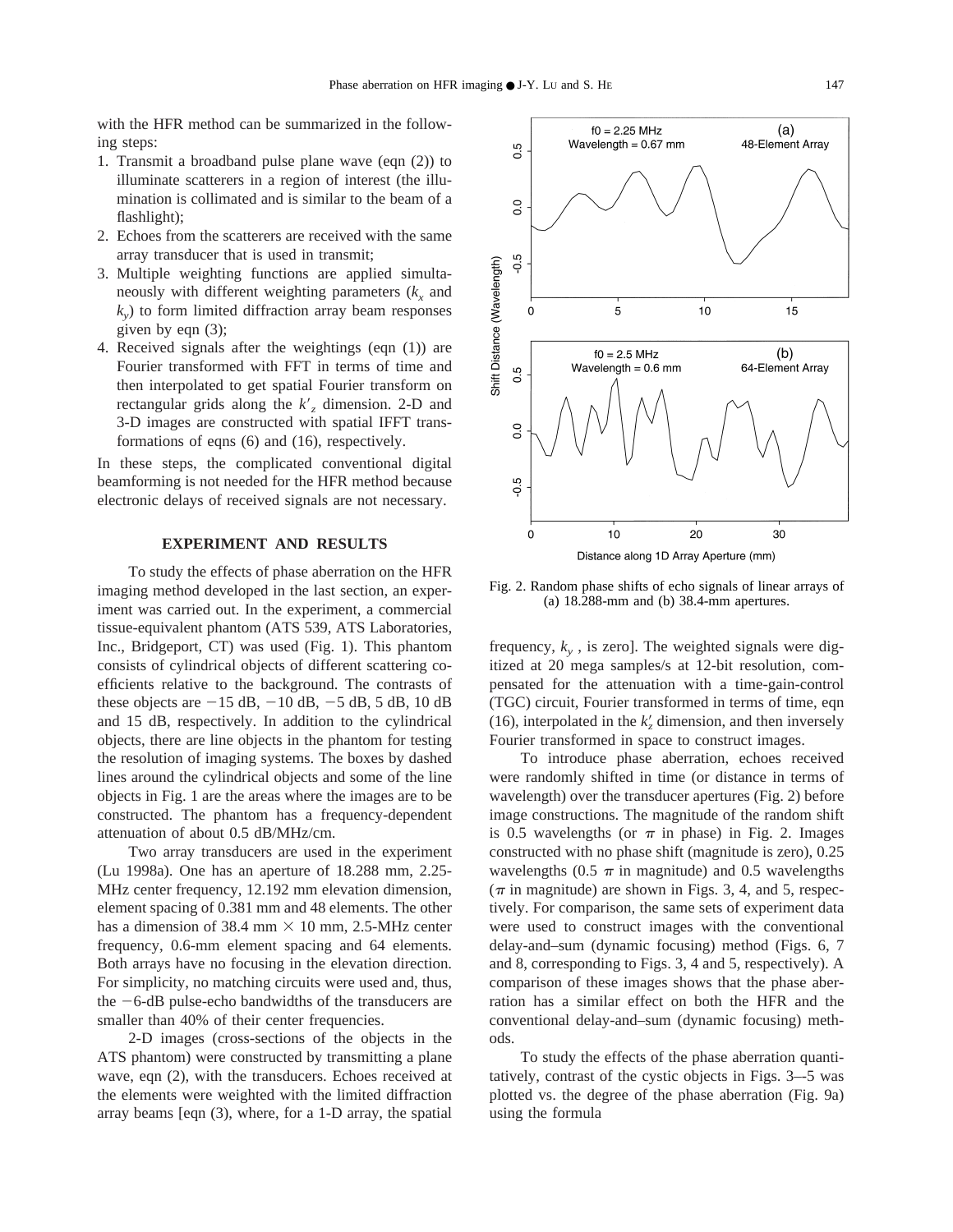

Fig. 3. 2-D B-mode images of the ATS539 tissue-equivalent phantom (Fig. 1) constructed with the HFR method developed from limited diffraction beams without phase aberration. Panels in the top row correspond to constructed images (cross-sections) of the cylindrical grey-scale objects. Panels in the bottom row are images of line objects. The dimensions and the locations of the images in the phantom are shown in both this Fig. and Fig. 1. Dark areas near the top and bottom of each image result from Blackman windows added to A-lines near these regions to reduce potential aliasing in image constructions (reproduced from Fig. 4 of Lu 1998a, with permission).



Fig. 4. The same as Fig. 3, except that there is a phase shift from  $-\pi/2$  to  $\pi/2$  (-0.25 to 0.25 wavelengths) (see the curves in Fig. 2) for echo signals received by the array elements.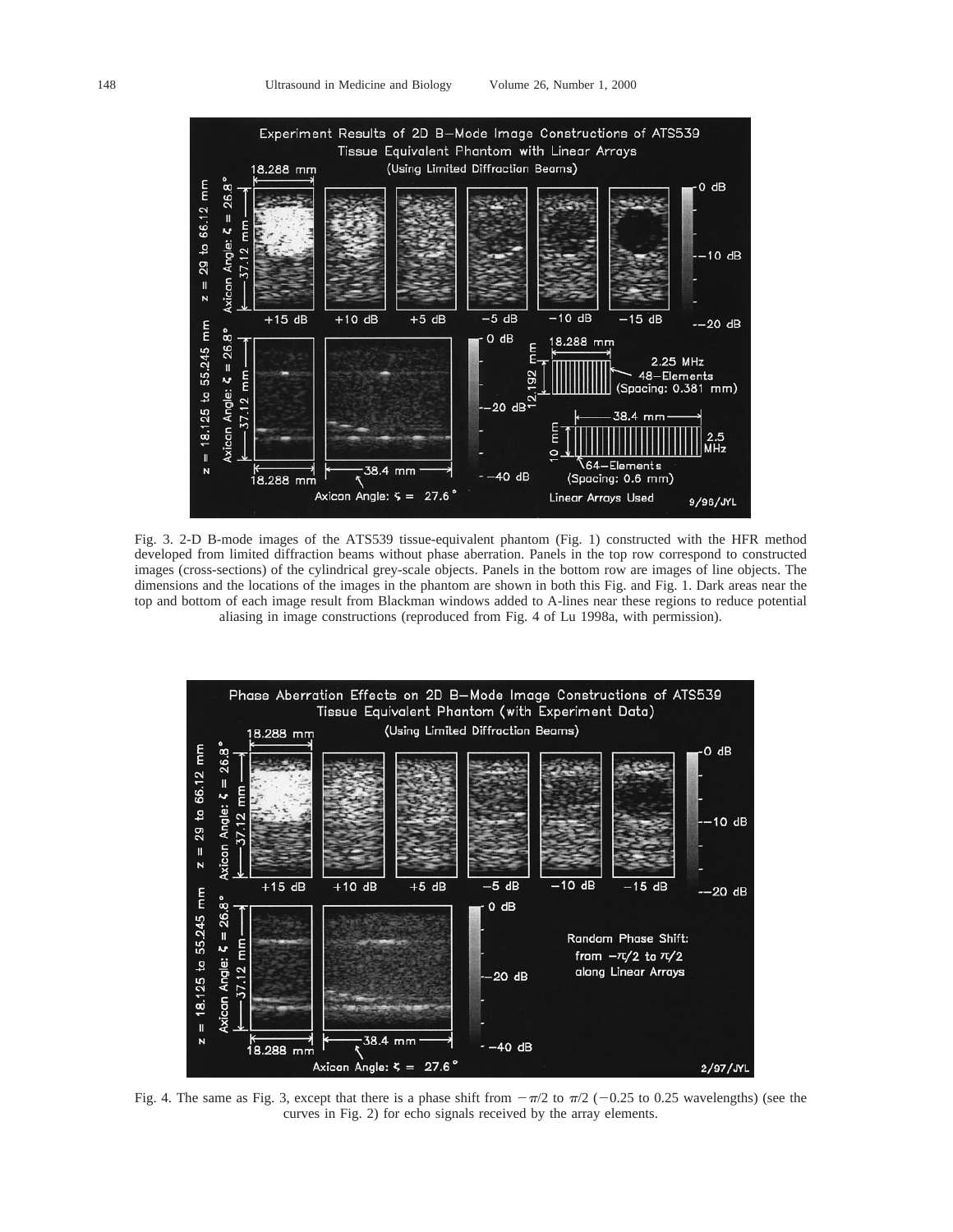

Fig. 5. The same as Fig. 3, except that the phase shift is larger (from  $-\pi$  to  $\pi$ , or from  $-0.5$  to 0.5 wavelengths) with the curves in Fig. 2 for echo signals received by the array elements.



Fig. 6. 2-D B-mode images of the ATS539 tissue-equivalent phantom constructed from the same experimental data as those used in Fig. 3, but with the delay-and–sum algorithm (dynamic focusing at each pixel of RF images). The conditions of the experiment and the format of the Fig. are the same as those of Fig. 3 (reproduced from Fig. 5 of Lu 1998a, with permission).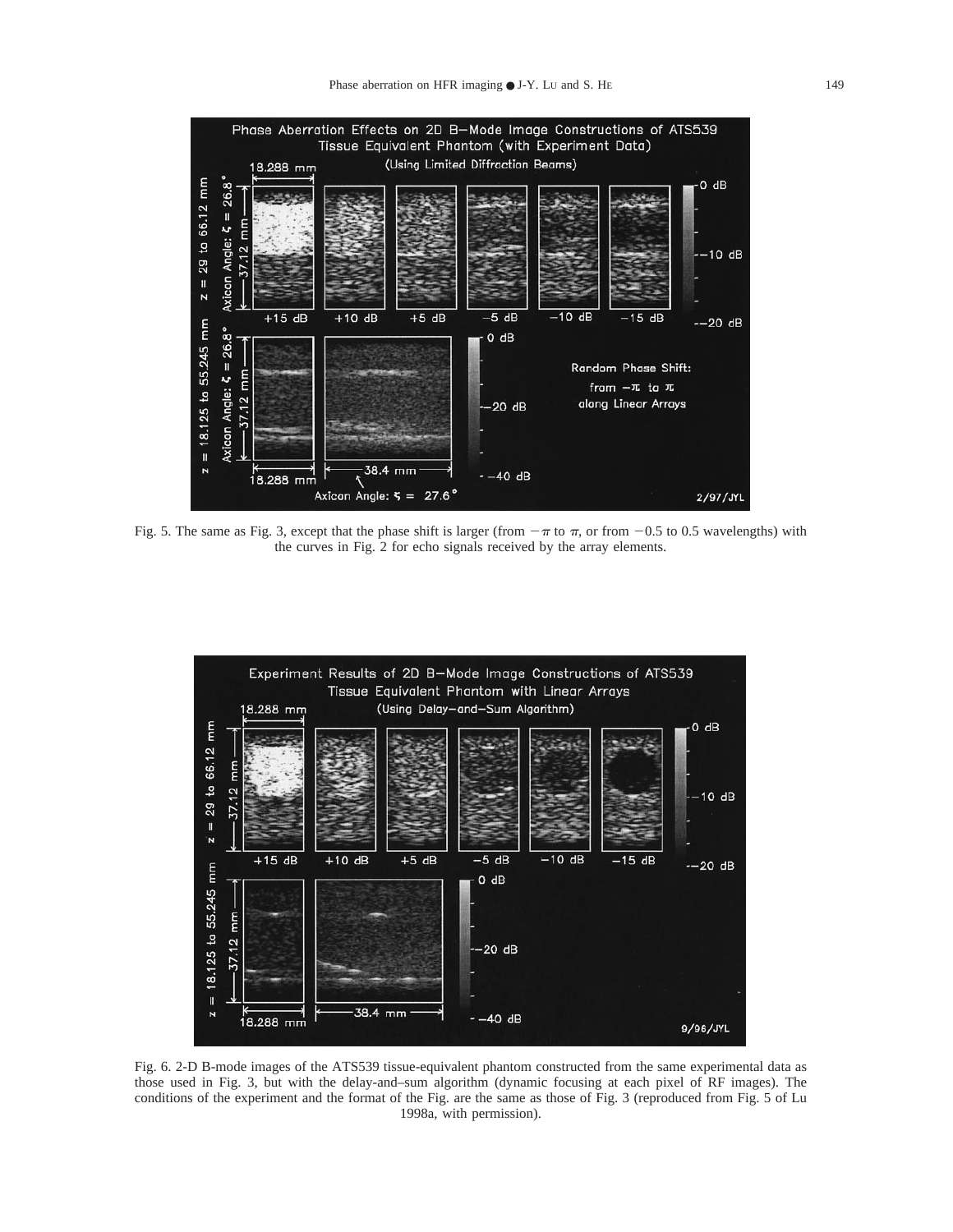

Fig. 7. The same as Fig. 6, except that there is a phase shift from  $-\pi/2$  to  $\pi/2$  (-0.25 to 0.25 wavelengths) (see the curves in Fig. 2) for echo signals received by the array elements.

$$
\text{Contr} = 20 \, \log_{10} \left| \frac{m_i}{m_o} \right| \,, \tag{21}
$$

where  $m_i$  and  $m_o$  are mean reflectivities of the scatterers inside and outside of the cysts. In Fig. 9, the contrast is normalized with respect to its positive and negative maxima. For comparison, the contrast was also plotted for the images (Figs. 6–8) constructed with the delay-and–sum method (Fig. 9b).



Fig. 8. The same as Fig. 6, except that the phase shift is larger (from  $-\pi$  to  $\pi$ , or from  $-0.5$  to 0.5 wavelengths) with the curves in Fig. 2 for echo signals received by the array elements.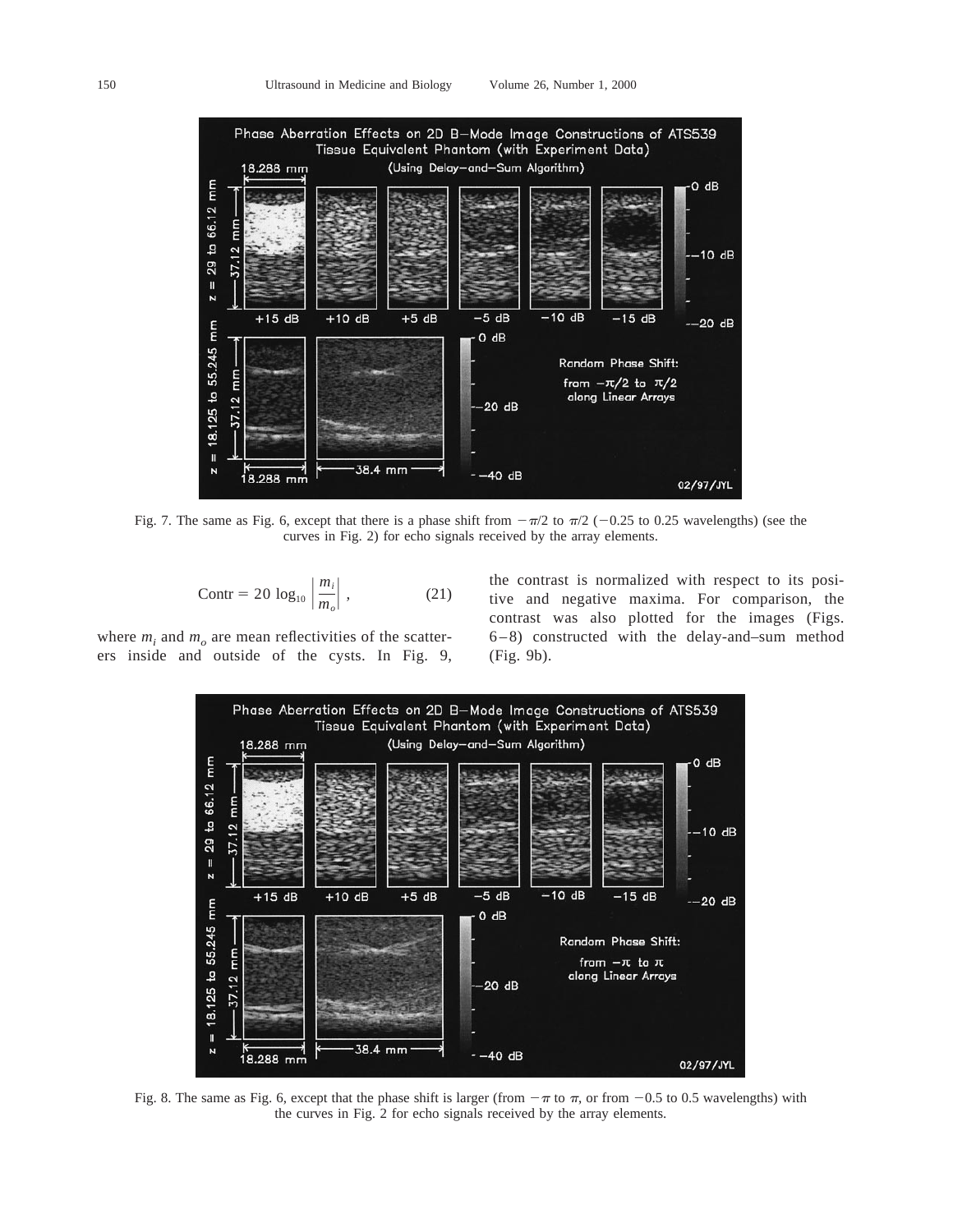

Fig. 9. Normalized contrast, eqn (21), as a function of the magnitude of the phase shift of the echo signals received by the array elements for images of various cylindrical objects (see Fig. 1) constructed with (a) the HFR and (b) delay-and–sum methods.

## **DISCUSSION**

An experiment was performed to construct images of the cross-sections of both the cylindrical and line objects of an ATS 539 tissue-equivalent phantom with and without phase aberration using two different lineararray transducers. Both HFR and the conventional delayand–sum methods were used in the image constructions. Results show that images constructed with the HFR imaging method are not more sensitive to the phase aberration distortions than those constructed with the conventional method, although imaging systems based on limited diffraction beams could be much simpler. The influence of phase aberration on transmit beams has not been studied in this paper, but is expected to be about the same for both the HFR and the delay-and–sum methods. This can be seen by comparing Figs. 3 and 6, where the corresponding images are almost identical.

When there is phase aberration, resolution and contrast of images constructed with both limited diffraction beams and the delay-and–sum methods decrease (Fig. 9). The greater the phase aberration (random phase shifts), the lower are the resolution and contrast of the images. However, the degradation of the quality of the images is about the same for both methods.

Many methods have been developed to estimate and correct the phase aberration effects (Foster and Hunt 1979; Flax and O'Donnell 1988; O'Donnell and Flax 1988; Trahey et al. 1991; Zhao and Trahey 1991; Zhao et al. 1992; Nock and Trahey 1992; Trahey and Nock 1992; Krishnan et al. 1995, 1996; Li and O'Donnell 1995). For example, the parallel adaptive receive compensation algorithm (PARCA) that uses multiple receive beams to compensate for the imperfect beam forming (Krishnan et al. 1996) is one such method. Using multiple receive beams from different transmit directions, image artefacts due to imperfect beam forming can be identified and greatly reduced. The specific compensation method that uses multiple receive beams and a total least squares (TLS) model of scatterer interaction with acoustic waves to both predict and remove artefacts due to imperfect beam forming (Li and O'Donnell 1995) is yet another technique. Finally, the two-step correction method that is used to improve image quality for large array imaging (Krishnan et al. 1995) could be used. The applicability of all these methods to the HFR imaging method is based on both the simulation and experiment results indicating that the HFR and the conventional delay-and–sum methods are almost identical (see Figs. 3 and 6, and Lu 1998a).

### **CONCLUSION**

Phase-aberration effects are studied for both the newly developed HFR imaging method using limited diffraction beams (Lu 1997a, 1998a) and the conventional delay-and–sum method (Shen et al. 1995). Results indicate that the HFR method is not more sensitive to the phase aberration than the conventional method, although it is robust for image constructions and can be implemented with simpler imaging systems.

*Acknowledgments*—This work was supported in part by the grant HL60301 from the National Institutes of Health.

### **REFERENCES**

- Bailes DR, Bryant DJ. NMR imaging. Contemp Phys 1984;25:441– 475.
- Bohs LN, Trahey GE. A novel method for angle independent ultrasonic imaging of blood flow and tissue motion. IEEE Trans Biomed Imag 1991;38(3):280–286.
- Bohs LN, Friemel BH, McDermott BA, Trahey GE. A real time system for quantifying and displaying two-dimensional velocities using ultrasound. Ultrason Med Biol 1993;19(9):751–761.
- Bohs LN, Friemel BH, Trahey GE. Experimental velocity profiles and volumetric flow via two-dimensional speckle tracking. Ultrason Med Biol 1995;21(7):885–898.
- Bracewell R. The Fourier transform and its applications. New York: McGraw-Hill; 1965.
- Brittingham JN. Focus wave modes in homogeneous Maxwell's equations: transverse electric mode. J Appl Phys 1983;54(3):1179– 1189.